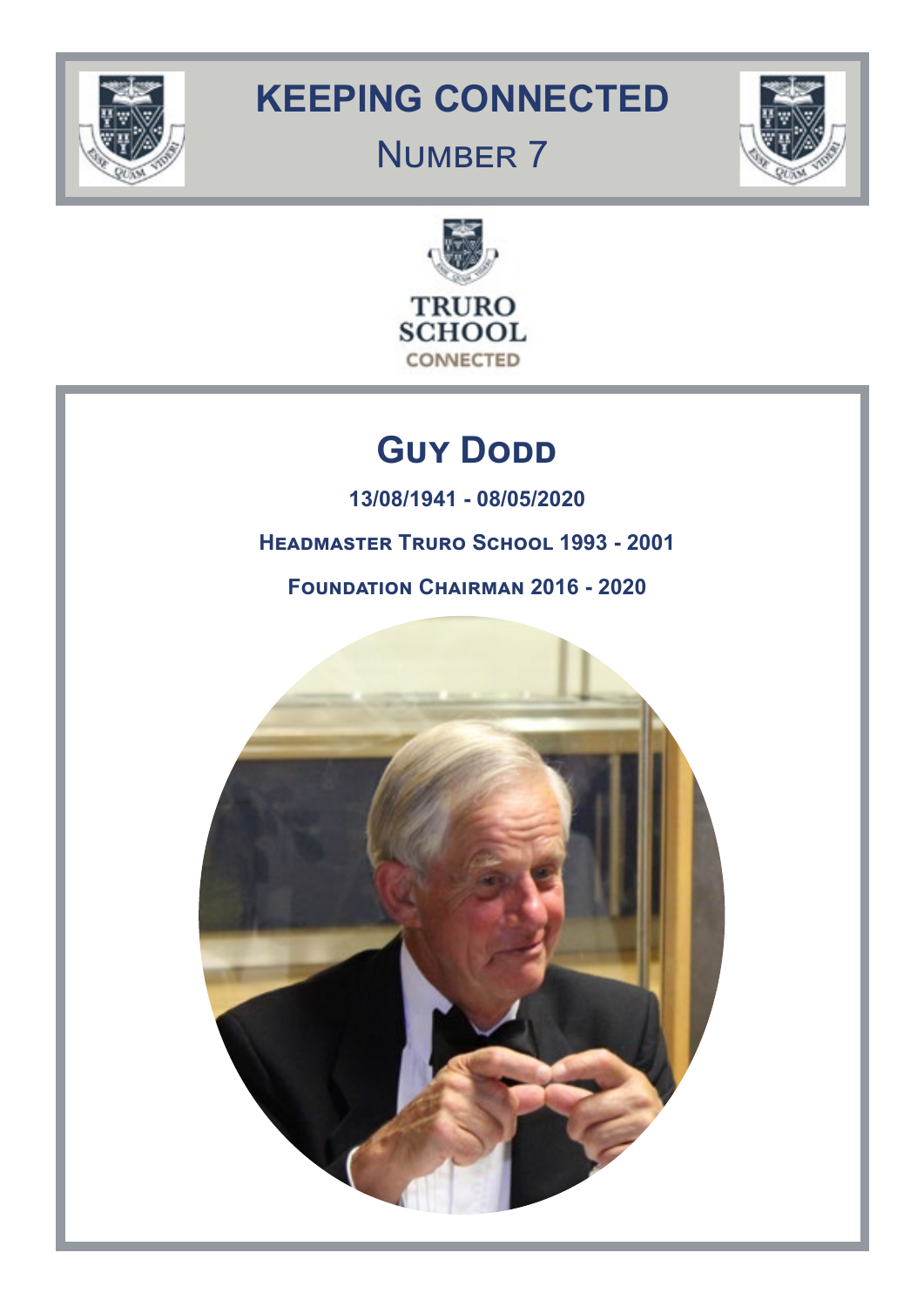# **The Times Obituary Notice - Monday 11 May 2020**

**DODD**, Guy Alexander Godson, died peacefully on 8th May 2020, aged 78, following a fall from his garden wall. We, his family and friends who loved him, miss him more than we can say.

Guy would be telling us all to 'stop making a fuss' but we could not create this edition of Keeping Connected without honouring our esteemed colleague and very dear friend.

> These are just a very few of the wondeful messages already received. If you would like to add to the book of condolence please visit: **<https://www.truroschool.com/alumni/guy-dodd/>**

It is thanks to this great man that I am where I am today and have never stopped being grateful for the lessons I learnt from him through my education.

A true gentleman, an exceptional Headmaster and a tremendous supporter of all connected with Truro School.

I will miss his counsel, funny emails and friendship. My thoughts are with his family now, and will remain so. He left the world a better place for his being.

Rest in peace Guy, I am sure your legacy will live on in the pupils, staff and people who are lucky enough to have known you.

He taught us pupils many things; to be hard working, polite, but most of all kind. I have often thought of him over the years and tried to follow his example.

I remember Guy as such a warm, kind man. He made everyone feel so appreciated and valued.

Terribly sad news – a really inspirational man, a superb motivator, energiser and all round top bloke.

Mr Dodd was the embodiment of everything Truro School stands for - high expectations, high standards, fairness, equality, positivity and happiness.

I was always amazed just how many pupils names he knew. Good man. Thank you for all your efforts, Sir.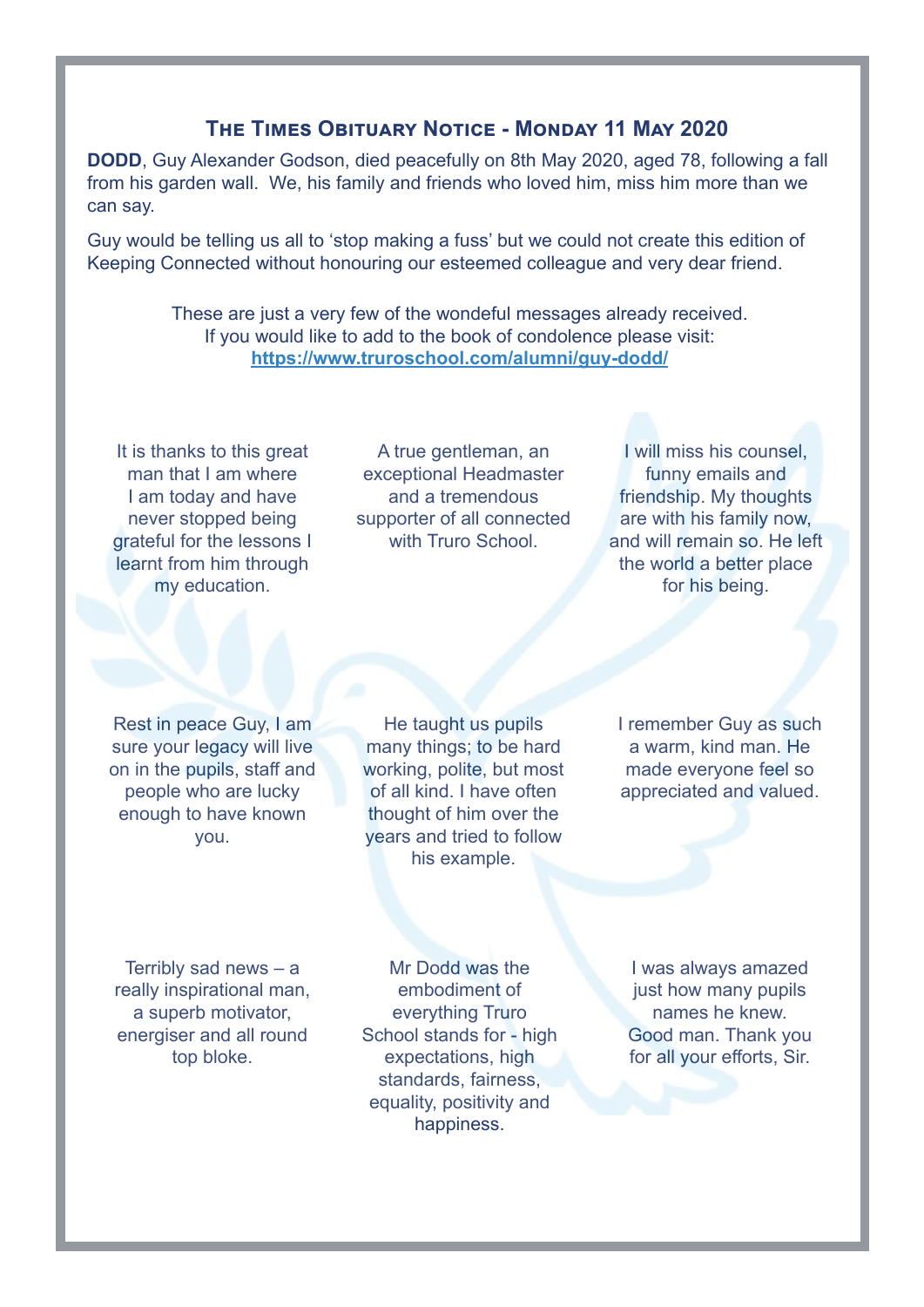# **Sharing Sad News**

#### **Andy Crawford**

Former Teaching Staff

Andy Crawford has died in Australia where he was living with his son. Andy was a technician in the CDT department for 15 years and is fondly remembered for his patience, skill and wonderful sense of humour.

### **Donald Thomson**

**18/07/1925 – 23/07/2019**

#### **TS 1935-1943**

Regretfully we have recently learnt, Donald passed away 23 July 2019

#### **Rosalind Edwards**



Truro School Former Staff Passed Away 01/04/2020

Rosalind was the widow of Brian Edwards. Together they were House Parents of Epworth House during the 60's and 70's. A celebration of her life will take place when the current situation allows.

### **OPRE GRIFFIN**

#### Old Truronian wife and parent

Opre passed away on Friday 17 April 2020, aged 96. Widow of former pupil Howard Griffin (TS 1937- 1940) and mother of John CO71. Opre had a long association with Truro School and was known to many former staff.

### **Dr Martin Guy**

**Kenneth Webb**

**20/03/1937 – 09/04/2020 TS 1950 – 1955**

Old Truronian, Ken Webb passed away on Thursday 9 April 2020, aged 83. He died in The Lawns Nursing Home, South Devon where he resided following a stroke a year ago.

#### **24/03/1968- 27/04/2020**

#### **TS - 1975-1985**

After 16 months of treatment for cancer, Martin died at home, on Monday 27 April 2020. When government restrictions end there will be a memorial in St Albans Abbey and remembrance day in **Cornwall**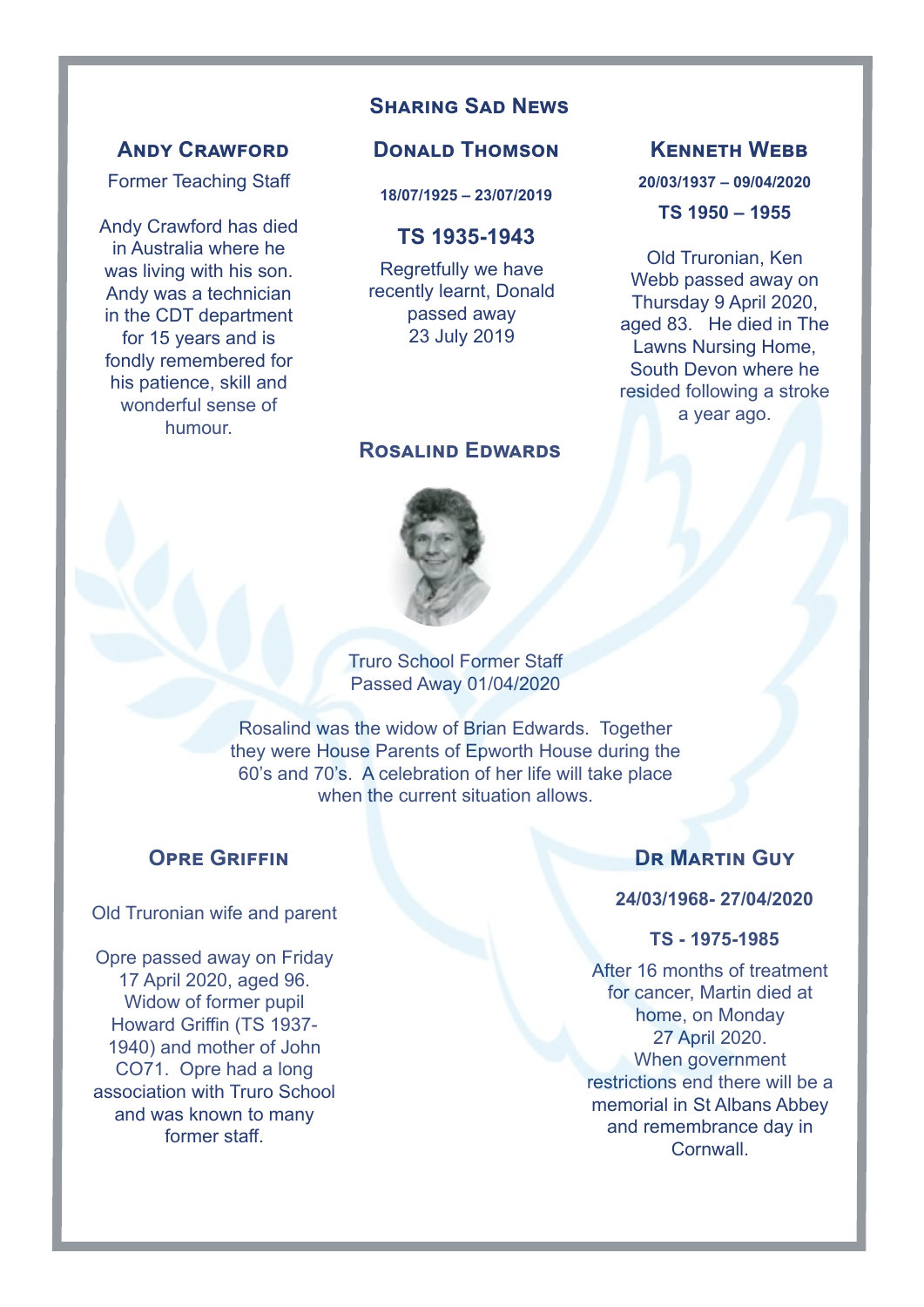# **[Our Heroes](http://Our Heroes)**



### **Helping The Community**

2nd Year pupil Kayleigh has been volunteering with Cornwall Cloth Masks to help supply the local community with PPE cloth masks.

A keen sewer since the age of 8, Kayleigh has been making two varieties, persevering through the comprehension of required designs by the community (both of which allow filters to be fitted inside), learning through making mistakes and implementing strategies to achieve an effective production line - as anyone who has ever attempted

to sew on binding will know, there is a great deal of patience and determination required to get it right.

Through resilience, perseverance and a great deal of hard work, Kayleigh has succeeded in producing these masks for not only the volunteer group but also for friends and family. Fantastic work Kayleigh, well done!

# **Elliott Withers CO83 nominates:**

My sister: the wonderful **Diane Rodda** (née Withers) CO82 who attended Sixth Form many years ago and who is a nurse in Truro. Diane specialised in Burns and Plastics in Oxford, then in Exeter when the Gulf War commenced and has had a terrific journey in life and her loyalty to the NHS, its people and all the patients that she has met, is and always has been total. Well loved by her fellow members of staff and most importantly, those patients who lives have led them to meet the popular Diane.



My Niece: **Nancy Bowden CO15**, a young woman who just keeps comfortably achieving new heights within her nursing profession; determined, caring and committed. Having started in Edinburgh and then moving to the Bristol Royal Infirmary, Nancy is back in Truro soon to commence the next chapter in her exciting, youthful life.

#### **Nominate Your Hero & Tell Us Why:**

**tsa@gmail.com**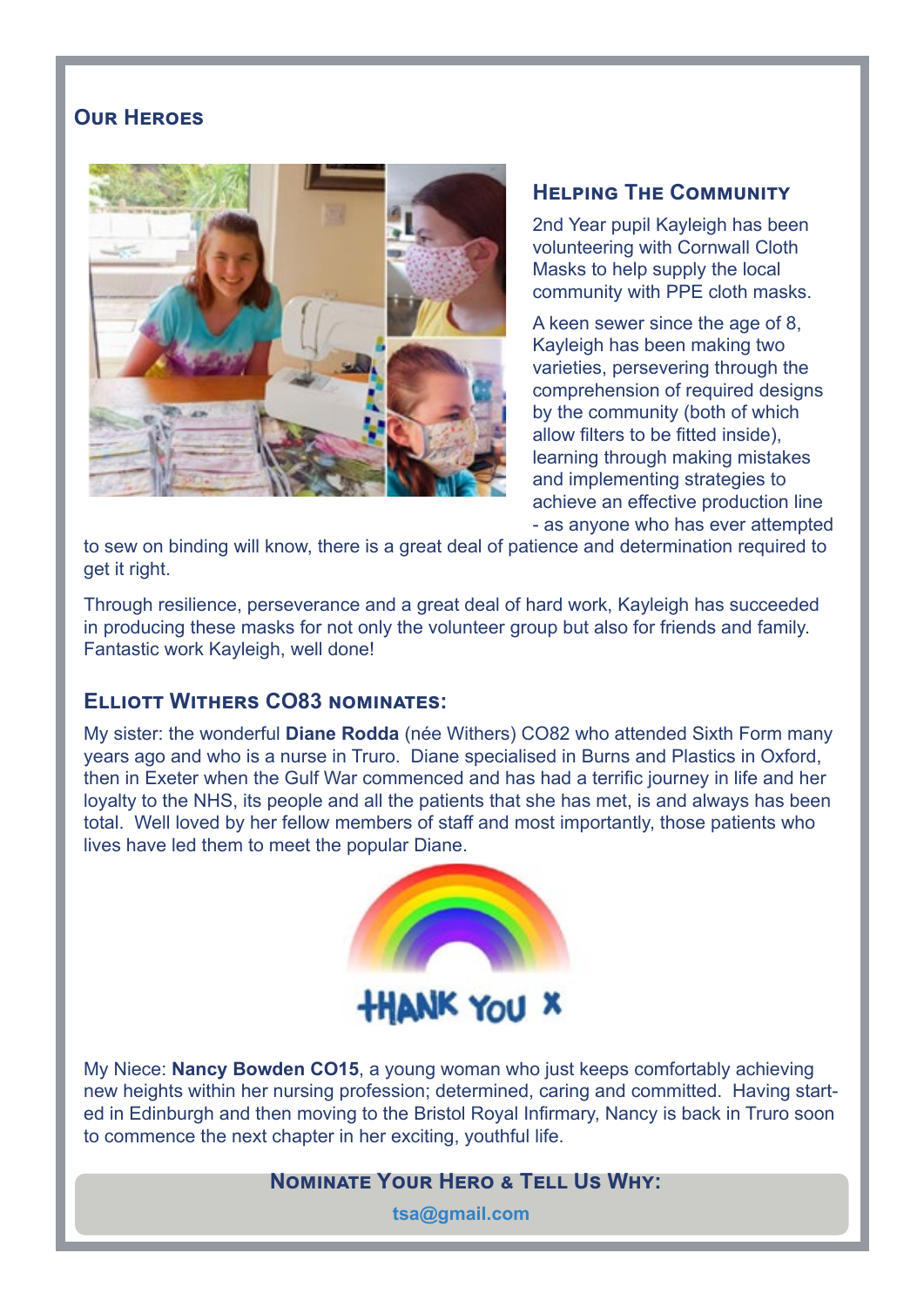# **Mental Health Awareness Week - 18 -24 May 2020**

The theme of this year's MHAW is kindness. Recognising and celebrating acts of kindness is so important to our mental health - the notes of positivity, the phone call to check in, the shared learning of a colleague, emergency shopping items delivered by a neighbour… Whatever it might be, it reminds us that we are loved, that there are people out there thinking about us and that we matter.

# #kindnessmatters



#### **[Mental Health Awarenss Week 2020](https://www.mentalhealth.org.uk/ess-week)**



[M](https://www.mentalhealth.org.uk/ess-week)aybe you could join the online workshop on the 21st May at 1pm on connecting with nature [a](https://www.mentalhealth.org.uk/ess-week)nd maintaining well-being in the age of social distance run through Tevi.

[https://www.eventbrite.co.uk/e/nature-and-health-pt-1]( https://www.eventbrite.co.uk/e/nature-and-health-pt-1-positive-planet-tickets-103805745780?aff=odei) [positive-planet-tickets-103805745780?aff=odeimcmailchimp&]( https://www.eventbrite.co.uk/e/nature-and-health-pt-1-positive-planet-tickets-103805745780?aff=odei) [mc\\_eid=5288730af6&mc\\_cid=a39f09862b]( https://www.eventbrite.co.uk/e/nature-and-health-pt-1-positive-planet-tickets-103805745780?aff=odei)

Resources from Mentalhealth.org that you may find useful either in your teaching or sharing with your teams [https://www.mentalhealth.org.uk/campaigns/](https://www.mentalhealth.org.uk/campaigns/mental-health-awareness-week?mc_cid=a39f09862b&mc_eid=5288) [mental-health-awareness-week?mc\\_cid=a39f09862b&mc\\_eid=5288730af6](https://www.mentalhealth.org.uk/campaigns/mental-health-awareness-week?mc_cid=a39f09862b&mc_eid=5288)



The links below have been shared by Mental Health First Aid England (thank you Rev) and also the Red Cross. The Red Cross site has an interesting quiz which depending on your results, gives suggestions on how to improve your mental health during this pandemic.

<https://mhfaengland.org/remote-working-resources/everyone/>

[https://resources.redcrossfirstaidtraining.co.uk/mental-health-and-coronavirus-pack?utm\\_](https://resources.redcrossfirstaidtraining.co.uk/mental-health-and-coronavirus-pack?utm_campaign=men) [campaign=mentalhealth-May-20-gen&utm\\_medium=email&utm\\_source=rct&utm\\_con](https://resources.redcrossfirstaidtraining.co.uk/mental-health-and-coronavirus-pack?utm_campaign=men)[tent=link&utm\\_term=Hub](https://resources.redcrossfirstaidtraining.co.uk/mental-health-and-coronavirus-pack?utm_campaign=men)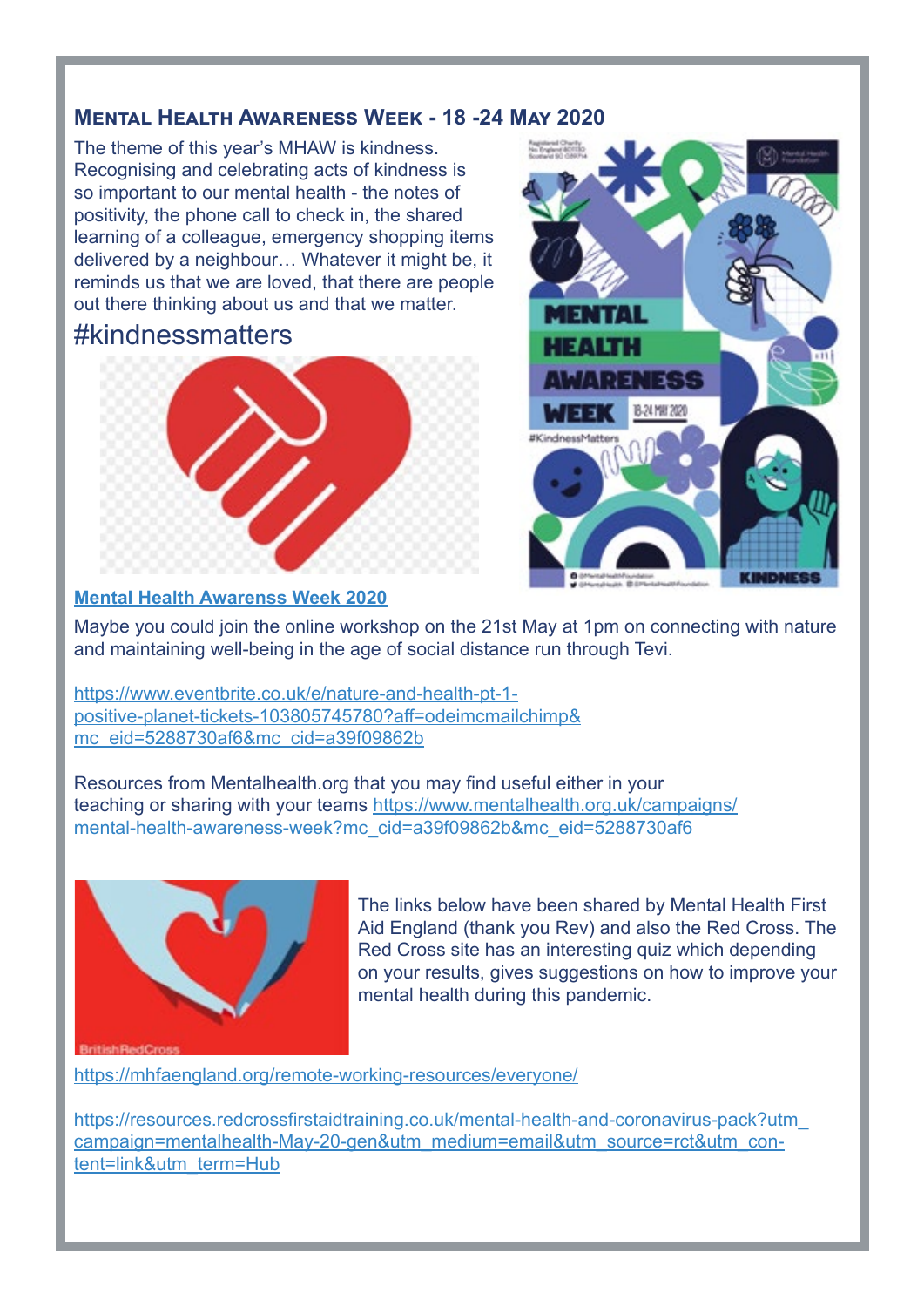# **VE Day Celebration Photographs and Comments**

# **Alan Murton CO51**

The 8th of May was full of memories for me - I was just 12 and enjoying the early days of my scholarship at Truro School. It was in those early days that the threat of air raids had passed and I smile still when I remember being in a classroom in the junior block in the top quad; Miss Headon was teaching our class when from somewhere there was a loud bang and with a frightened expression she ordered us all under our desks. It was with an embarrassed face that she apologised and resumed the lesson.

I'm sure that a year or so earlier it would have been thoroughly justified. In these unusual times I am staying safe and well served locally in only the second detention of a lifetime.

#### Regards, **Alan Murton**









# **Alan Cecil Luke CO64**

Thinking of his Uncle Cecil who died during the war and who he was named after.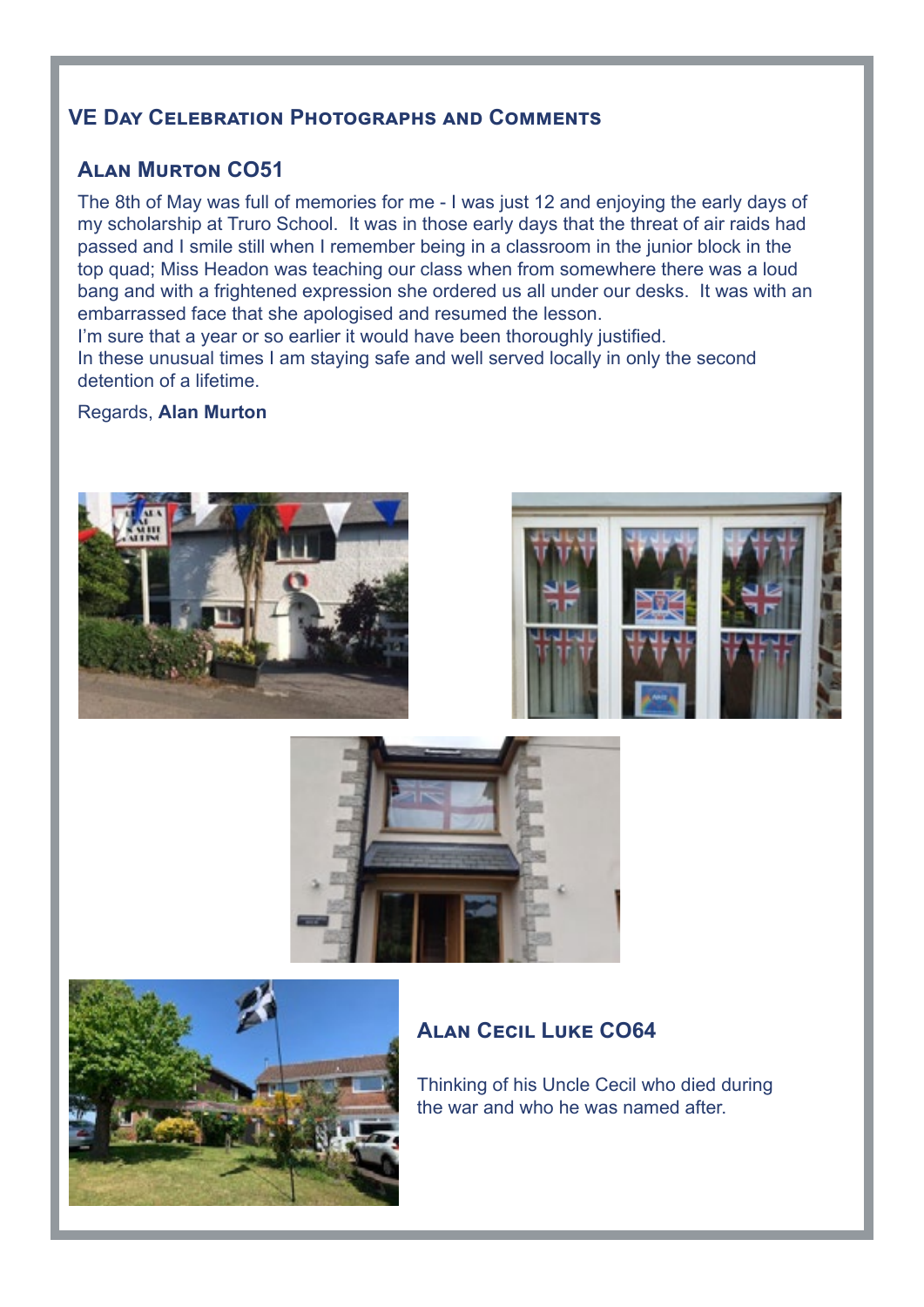# **How Are Our Alumni Across the Globe?**

# **Peter Sevier CO51 - New Hampshire, USA**

Coronavirus cases are fairly rare in New Hampshire - unlike Boston, which is only an hour's drive away. Amherst is a spread-out rural community, like much of Cornwall, so self-isolation and social distancing are not the problem that they are in crowded towns. Everyone, of course, misses social gatherings like lunch parties and club meetings.

Politically, like most countries, the USA are trying to balance personal safety with re-opening the shattered economy. Testing for the virus is almost unheard-of here, despite promises from the White House. For me, I wonder if I would test positive. At the end of February my son and I spent a week on an Italian cruise ship, from Civittavechia to Palermo, Valetta, Barcelona, Marseilles, Genova, and back to the Port of Rome. The increase in the infection rate in the North of Italy occurred during this time. Great precautions with cleanliness were taken on board the ship. However, on the last evening I felt rather unwell, but had none of the expected cough and headache, so I assumed it was just a gastro-intestinal upset. It was almost a week before I really felt better, about 2 days before I flew back home. Now it appears that the infection can take a variety of different forms, so I wonder.

A year ago one of my grand-daughters and her husband and 6-month old daughter came here to live with me. Kristin is expecting a second baby in about 3 weeks time. She will go to the maternity unit of Tuft's University Hospital in Boston, and they have told her - in no uncertain terms - that I must leave the house for 2 weeks after the birth, so she can come back to a very 'clean' house while the new child's immune system starts up. So, I shall go down to Connecticut to stay with a friend.

It is certainly a different world that we live in now!

# **John Speake CO59 - Queensland, Australia**

We were released from quarantine in Brisbane on 29 April and have been enjoying the luxury of being at home at last.

In 1964 Donald Horn wrote a book entitled "The Lucky Country ". Few people took the opportunity to read beyond the title and as a result the contents were widely assumed be laudatory. In fact Horn's message was that unless Australia lifted its game, its good run would not last. However, despite the changes that have occurred in the intervening 55+ years, in the opinion of most Australians, the country's luck still holds and Oz remains "The Lucky Country".

Nowhere is this more evident than in the current pandemic. As at 7 May, Australian confirmed cases totalled 6924; 684 were active; 6141 recovered and deaths totalled 99 in a population of approximately 25 million. Discussion here now centres on economic recovery and mental health.

It would seem that only New Zealand has similar rates. Perhaps some of your readers better versed in Epidemiology and Biostatistics would like to suggest explanations.



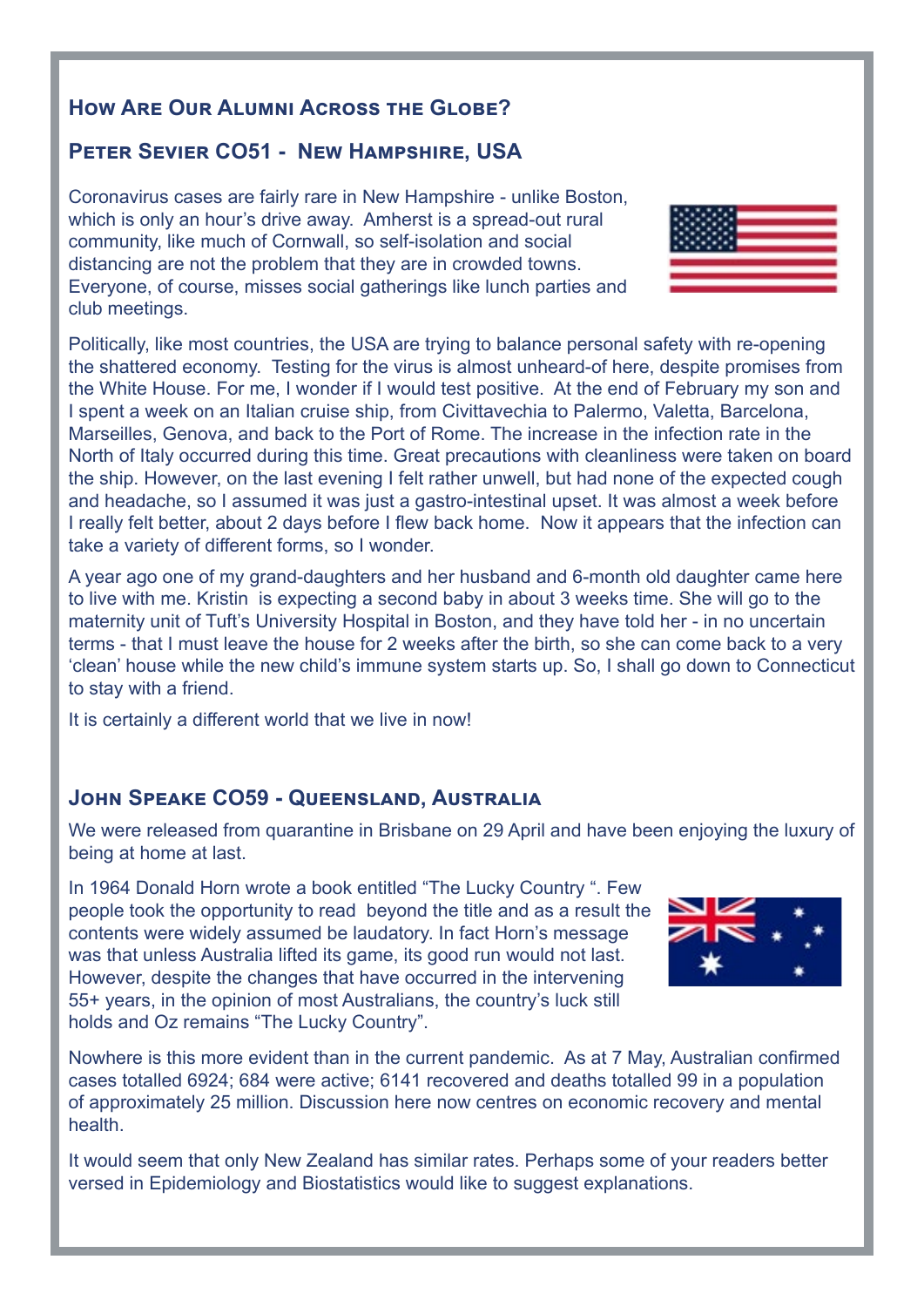## **[Tegan Pryce CO03](http://Tegan Pryce CO03) - Rowing Challenge**

#### **Lockdown Land's End to John O'groats (1407 km)**

Fitness instructor Tegan, has never rowed on the water but recently joined a new venture set up by a friend (pre-lockdown) Carrick Rowing Club. Tegan and a few of the members decided to do a rowing challenge to raise funds for the club - the initial challenge: to row a million meters during the month of May, all on indoor rowers. However, Tegan set herself a personal challenge to complete a million meters solo. Within the first 13 days Tegan had completed 700 km so revised her personal target; to row a 'virtual' Land's End to John O'Groats - the equivalent of 1407 km. The joint target with her rowing club friends has also been revised to 2.8 million meters - the circumference of Britain. Together they are keeping track of their progress with the use of a spreadsheet.

*"Normally I do a lot of CrossFit, so this is a mental fortitude challenge for me, which is something you need a lot of when you compete in CrossFit competitions. I like challenges that really test me both physically and mentally, so this is keeping me fit and sane whilst I can't get to the gym! Normally I'm a personal trainer and fitness instructor at St Michael's Health Club in Falmouth, so it's kind of an extension to my job too!"*

On average Tegan needs to row 45 km every day to complete her target which takes between 3.5 - 4 hours. She begins her day at 6.30 am to try and hit the 45km before midday.

*"I usually complete 10-15km stints and then I get off and have a quick coffee/stretch before getting back 'on-board'. Then in the evenings I'll do another 10km just to stay ahead of the game! I tried watching TV whilst on the rower, but found myself getting bored. Listening to music works well because it helps me get into a rhythm but recently I discovered Audiobooks and I've been listening to some great ones about hiking Everest and the time on the rower has been flying by!"*

We wish Tegan and her friends well with their challenge and look forward to hearing when they 'cross the finish line'.

Who knows - next challenge Everest?

If you have set yourself a personal challenge during lockdown we'd love to hear about it. **tsa@truroschool.com**

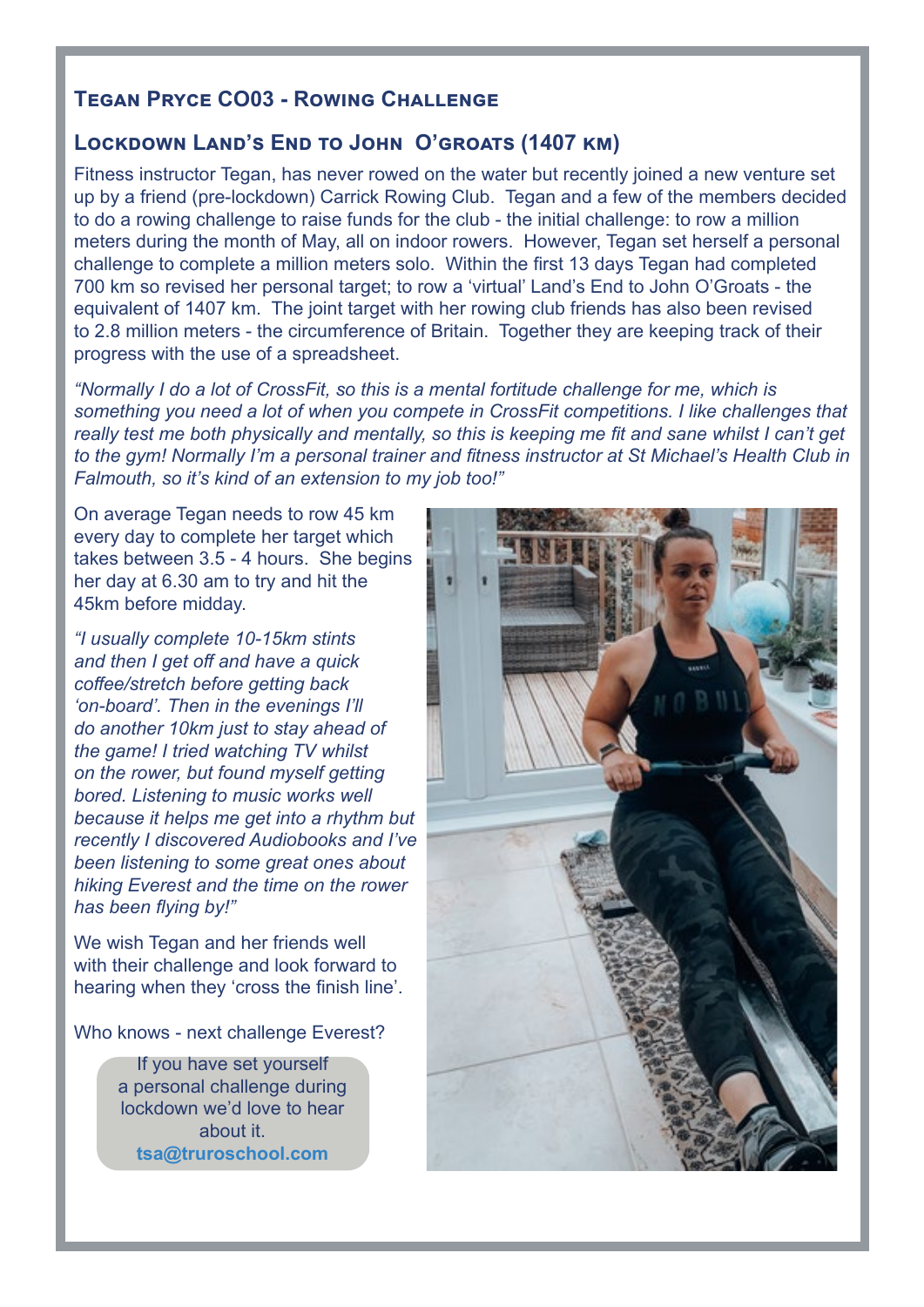# **Creativity Lockdown Project**

# **Calling All Alumni With An Interest In Art, Music, Drama or DT**



The Art, Drama, DT and Music departments have collaborated to put on a very exciting largescale, cross-curricular Lockdown Project.

Culminating in a big Arts Expo Week in September, where they will present all the pupils' work, this is a fantastic opportunity to reflect on and represent the current situation through creativity.

#### **Watch the video to find out more… [Creativity Lockdown Project Video](https://www.truroschool.com/latest-news/the-lockdown-project/)**

[If you would like to take part email: tsa@truroschool.com](If you would like to take part email:  tsa@truroschool.com ) and we will put you in touch with Ben Oldfield (Drama), Chris Baker (DT), David Meads (Art) or Martin Palmer (Music).

# **Informative Feature**

## **Graham Hooper: Target your biggest cyber weak spot – human error**

*By Portfolio Adviser, 27 Apr 20*

Passwords, processes and systems can only protect us so far and the human factor is often the weakness.

It only takes a quick look at some headline facts and figures to ram home the significance of cyber-attacks within the UK financial services sector – although, in passing, 'cyber' may be the wrong word.

That implies something technical, systemically mystical, deep and geeky stuff – which is not always the case. As we will see later, it is much more about people and behaviours, rather than being outfoxed by a young, techno-genius working in front of a screen 24/7 and developing ways of hacking into the very heart of our laptops, tablets and smartphones by way of hyper-clever complex coding.



Continue reading the article **[HERE.](https://portfolio-adviser.com/graham-hooper-target-your-biggest-cyber-weak-spot-human-error/)**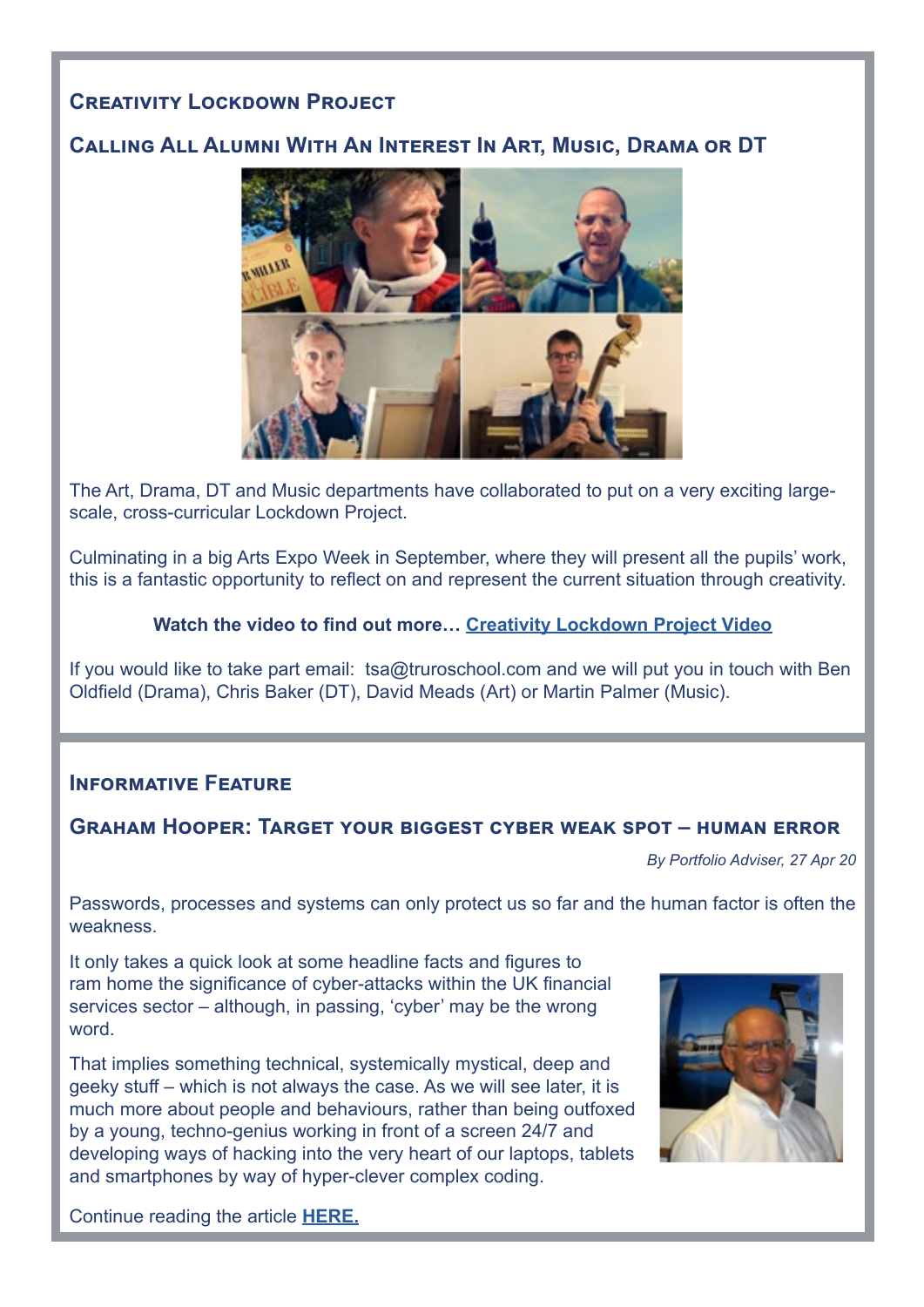# **This Week's Recipe**

Maria Taylor: "*I feel we need to be supporting our fishermen so a fishy recipe this week - and one of my all time favourites!"*

# **Pan Seard Sea Bass With Tomato**



#### **INGREDIENTS**

800 g small charlotte potatoes 8 tablespoon extra virgin olive

- oil
- 2 tablespoons red wine vinegar

200 g cherry tomatoes

100 pitted kalamata olives

2 cloves garlic

25 g pack flat leaves parsley

4 sea bass fillets (skin on) approximately 100 g per fillet

Small bag (approximately 100 – 120 g ) washed rocket leaves

A little extra olive oil to fry the sea bass

Freshly ground salt & black pepper

# **Method**

- 1. Preheat the oven to 200 c / Gas Mark 6
- 2. Wash the potatoes and slice into thin 0.5 cm. rounds
- 3. Place the potatoes in a large baking tin then drizzle over 2 tablespoons of the olive oil and season with salt and pepper. Mix thoroughly so that all the potatoes are lightly coated with the oil then roast in the oven for 20 minutes
- 4. Roughly chop the olives
- 5. Finely chop the garlic
- 6. Wash and quarter the cherry tomatoes
- 7. Wash the parsley then discard the tough woody stalks and finely chop the rest.
- 8. In a small mixing bowl combine the olives, garlic, tomatoes, parsley and the remaining 6 tablespoons oil to make the salsa. Mix well and season generously.
- 9. Remove the potatoes from the oven and stir through  $\frac{3}{4}$  of the salsa then return to the oven for a further 15 – 20 minutes until the potatoes are crispy and lightly browned.
- 10.Drizzle the sea bass with a little more olive oil and season both sides of the fish well.
- 11. Heat a frying pan then place the fish skin side down and cook without moving for 5 minutes until the skin is crisp.
- 12.Using a fish slice carefully turn the fish over then remove the pan from the heat.
- 13.Remove the potatoes & salsa from the oven and stir through all but a small handful of the rocket
- 14.Divide the potato/salsa/rocket mixture between four warm plates
- 15.Top each plate with a sea bass fillet, skin side down, and finish with the remaining salsa and rocket to garnish.

Don't forget to send us photos! **tsa@truroschool.com**